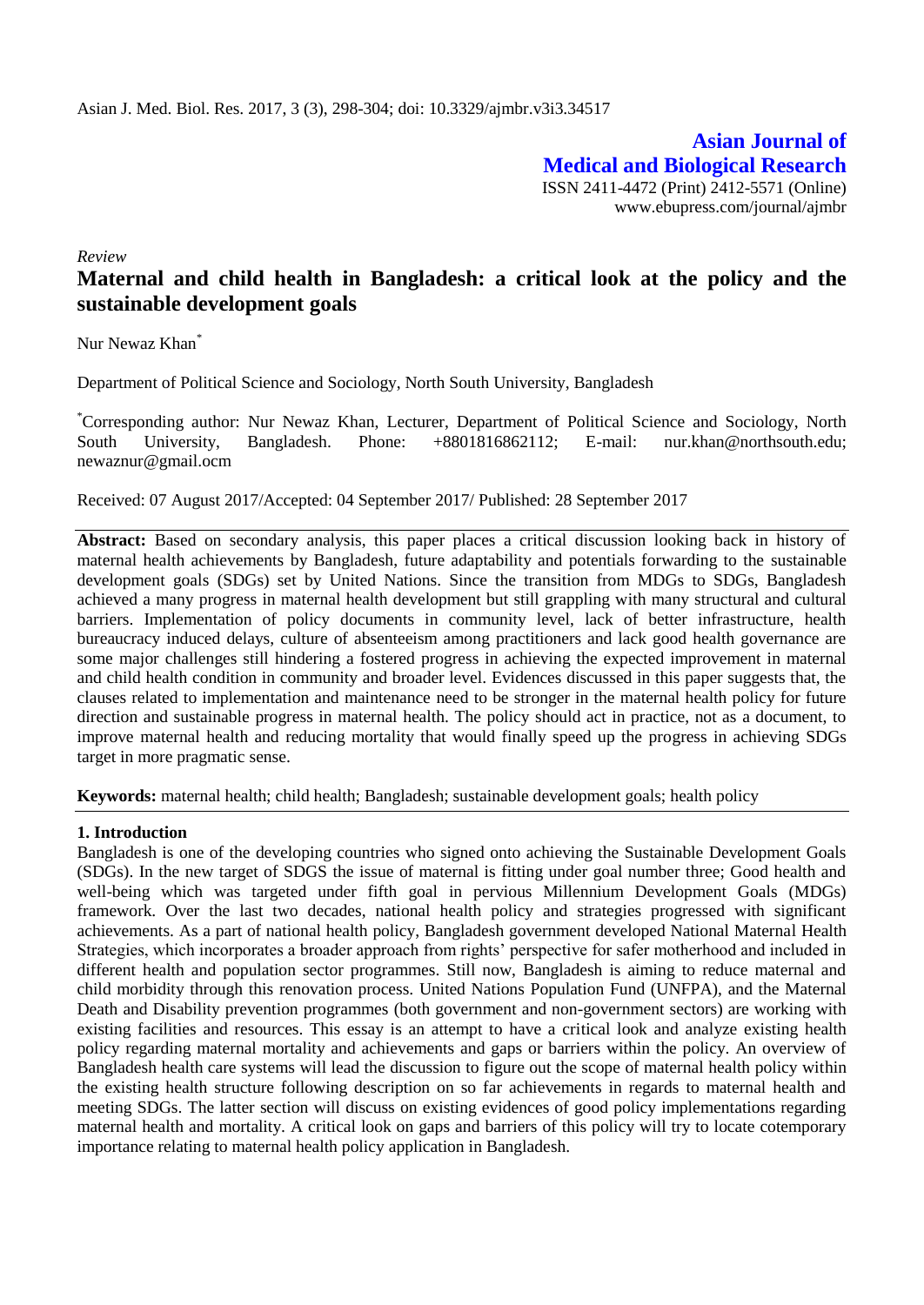### **2. Health care system and maternal health care in Bangladesh**

Bangladesh is located in South Asia encompassing a 147,570 square kilometers area with around 142 million populations and 964.42 persons per square kilometer; for the administrative structure, the country is divided into 6 divisions, 64 districts, 496 Upazilas (formerly called Thanas), 4,451 unions and 13,500 wards(Bangladesh Bureau of Statistics, 2012).In Bangladesh, the health care service and system is complex of different initiatives; public, private and NGO healthcare are major. Informal practitioners also cover a notable portion of health care. Government is the central actor in country's health system and public health care service is foremost and stronger in sense of infrastructure. However, private sector is playing supplementary and often competitive role in health sector with public one. NGOs also have a significant role providing primary, reproductive and family planning services and sometime influencing government's strategy in adopting models of health care delivery. All these different streams of health care systems are under control of the government through ministry of health and the policy guidelines (Osman, 2004). Bangladesh adopts many changes considering social determinants of health (Marmot and Wilkinson, 2005) in harmony with local and global modifications in public health.

At the macro level the Ministry of Health and Family Welfare (MOHFW) is the key decision maker and responsible for health policy design, planning. There are two execution arms under MOHFW: the Directorate General of Health Services (DGHS) and Directorate General of Family Planning (DGFP). The DGHS is providing technical guidance to the ministry and responsible for implementation of all health programmes. The DGFP is for Family Planning (FP) programme implementation. Bangladesh government manages and controls the greatest part of the health infrastructure and health care system. To serve the 4,470 unions at the local level, 3275 Union Health and Family Welfare Centers (UHFWCs) established. Additionally there are Upazila Health Complexes in 391 rural Upazilas, 64 district hospitals, 13 government medical college (MC) hospitals, 6 postgraduate hospitals and 25 specialized hospitals. There are also a further 54 Maternal and Child Welfare Centers (MCWCs) established to provide maternal health services at the district and Upazila level. Most recently, the government has taken another initiative to construct a Community Clinic (CC) at the village level for every six thousand population[\(Bangladesh Ministry of Health and Family Welfare, 2000\)](#page-6-0). The health service delivery system in the public sector is divided into primary, secondary, and tertiary levels. At all level, maternal and child health care is the priority in policy and implementation to achieve the SDG target.

### **3. Development of maternal health care policy and current achievement**

The activities of population programme in Bangladesh started during early 1950s from a small clinic-based initiative by health professionals and social worker. A platform was established as Family Planning Association of Bangladesh (FPAB) and the government in 1958 recognized the voluntary activities of this FPAB. Following this initiative, in 1960, the government established the Directorate of Family Planning and began their first national FP programme (MOHFW, 2000).

In following decades, Bangladesh government's policy had to concentrate on reduction of population growth; policy perceived that a consistent maternal and child health based family planning programme would help to achieve development goals (Rahman *et al.,* 2003). NGOs interventions provided significant policy recommendation based on their programme and research. The country experienced a promising change in population control and fertility rate in 1990s (NIPORT *et al.,* 2003).

For a future direction the Health and Population Sector Strategy (HPSS) was developedin1997, which aims at an integrated service through system to ensure one-stop full-range of necessary reproductive health and family planning services. The following seven strategies were included in the HPSP (MOHFW, 1998):

- a) Focus on Emergency Obstetric Care for reducing maternal mortality,
- b) Provision of Essential Obstetric Care/Basic maternity care services for promotion of "good practices" including early detection and appropriate referral of complications
- c) Addressing the needs of women through a woman friendly hospital initiative
- d) Communication for behavior change and development
- e) Involvement of professional bodies
- f) Stakeholder participation
- g) Promotion of innovation [other new approaches]

This was a shift from health worker based system to a fixed community clinic approach and the series of these interventions aimed to reduce maternal mortality. This approach focused on essential and emergency obstetric maternal care service for the first time in policy and implementation. In addition, with this HPSP, government published the Bangladesh National strategy for Maternal Health in October 2001. This policy document is theoretical framework of what is necessary and expected for improvement of maternal health situation in national level. It includes some of the previous provision and new maternal services such as emergency obstetric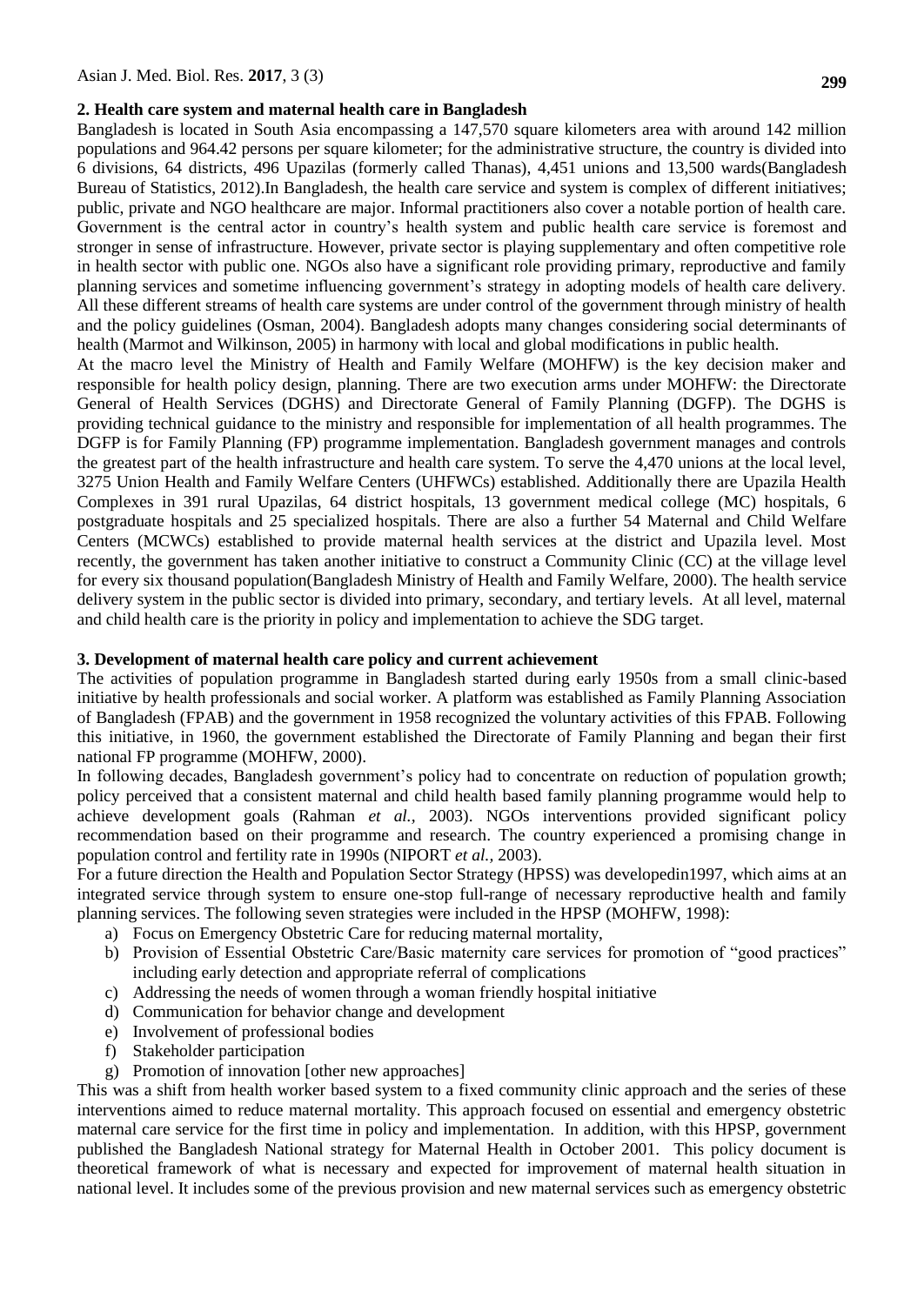care, antenatal care, skilled attendance, postnatal care, family planning, and services for women and girls subject to violence with necessary referral systems and human resource requirements. However, less focus is given on particular implementation processes of these (Rahman *et al.*, 2003).

According to the website of the United Nations Development Programme (UNDP), maternal health situation in Bangladesh progressed significantly over last twenty years. During 1990, the first SDG progress report showed that, the maternal mortality ratio as 574 per 100,00 live births in Bangladesh. There is a rapid increase in this achievement recently; according to Bangladesh Maternal Mortality Survey (BMMS), the ratio declined from 322 in 2001 to 194 in 2010, within nine years a 40 percent declined. For achieving SDGs in 2015, the average annual rate of reduction is 3.0 percent whereas, the average reduction rate achieved 3.3 percent per year in Bangladesh. Reduced fertility rate (from 5 births per woman in 1990, to 2 in 2011) and increased skilled delivery attendance (from 5% in 1991 to 32% in 2011) were reported to be the associated reasons behind this decline (MOHFW *et al*., 2015).

### **4. Maternal health service mechanism; evidence based policy reform**

In public health sector, the maternal health service is provided by government network based facilities and resource centers through different level of administration. The Family Welfare Assistants and Health Assistant from the Community Clinics are the root-level service providers governed by Union or urban health centers. The Maternal and Child care Centers (MCWC) provides only the maternal and child health services under the direct control of Directorate of Family Planning that are established mostly at the district level (with some also at the Upazila level). This is expected that these centers should be equipped to provide basic EOC and obstetric first aid [\(Ahmed](#page-5-0) *et al*., 1995). In addition to the Ministry of Health and Family Welfare, there are many government and non-government organizations and research institutes are involved in research and development on maternal health. Most of the activities are funded by international and bilateral organizations including WHO, UNFPA, UNICEF, UNDP, UNHCR, World Bank, ADB, and DFID etc. that are also playing important role in providing policy guidelines, implementation help, and ground work for improvement of the maternal health and overall health sector as well.

Achievements onto improved maternal health and reduced maternal mortality are related with some practical factors such as targeted public health, education, intervention, investment, and increased public expenditure on health. For example, stipend and other support in women education influence the immunization, family planning, and nutrition supplementation, oral rehydration solution (ORS) programme in rural and urban areas. Women education interventions contributed in increasing maternal health awareness that forced the policy reform; from single to multilevel or integrated policy implementation in family planning and maternal health. Both in government and non-government sector, interventions, and combined programme of poverty and health service create evidences that direct the policy change, reform and more inclusion of better concentration on maternal health. For instance, the emergency obstetric care and other related services were included after successful intervention of maternal health related programme. In policy level, non-government sector generate more evidences and force to change than government due to the political instability and commitment for longterm intervention in public health sector. For example, the one-stop community clinic mechanism of the government had a good public acceptance however, later maintenance of this did not continue with the same pace in both policy and practice.

Government EOC project is an effective way of delivering improved maternal health care. The programme included the renovations, better supplies of equipment in district hospitals, training and facilities in management level and monitoring, etc. The pilot programme got reputation among local community and contribute in reforming policy regarding maternal health care and practice (Hossain and Ross, 2006; Nasreen, 2006). This evidence proved that long-term results of the EOC initiative will depend on government's commitment to continue this in future that could reach the community maternal care (Nasreen *et al.,* 2007) and thus the existing policy should be working however, requires a better implementation policy and execution.

Some non-governmental projects has been tested in small scale creating innovative models compared to public sector in improving maternal health care and related polices. A long term project of maternal and child health combined with family planning in one district level showed that the community/client oriented service is effective and could be successful even in unfavorable socioeconomic circumstances. One of the important features of this project is local female community health workers who were the beneficiaries. Well support of female paramedical and field supervisors, training on household communication, door step meetings, transport allowances, community midwife, trained physician and functional referral chain created a better environment for mothers to interact regarding their maternal and menstrual health needs (LeGrand and Phillips, 1996; Ronsmans *et al.,* 2010). Projects in Matlab (rural area in south-east part of the country) also suggested that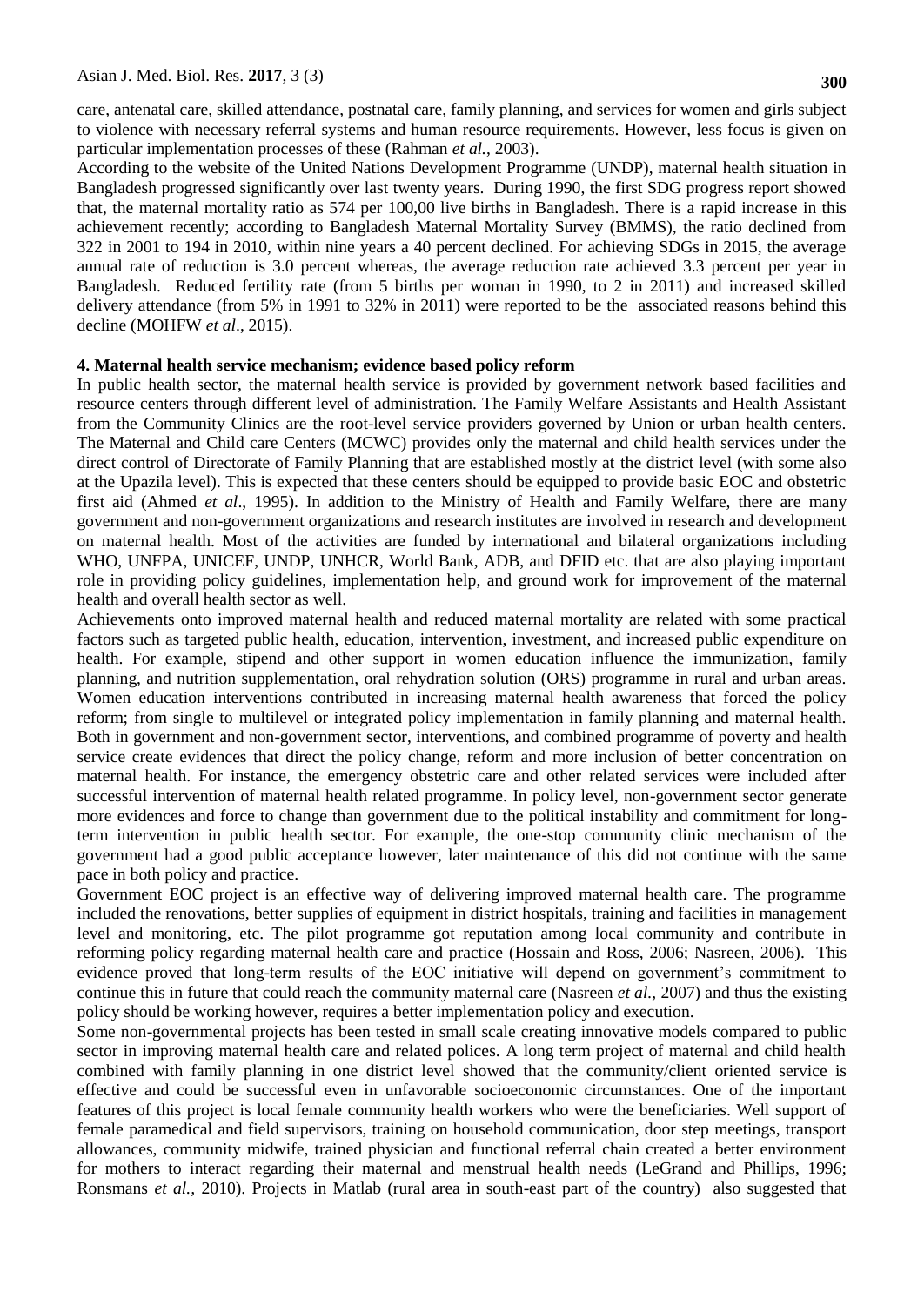based on qualified community culture based interventions has more sustainable and raising the efficiency level more than the government programme [\(Rob and Cernada, 1992\)](#page-6-1). Study findings from Matlab MCH-FP interventions revealed that family-planning programme could be successful. Particularly in Matlab, the clientoriented services delivered through the female community health workers (CHW). In addition, this is observed that, the orientation of an organizational culture grounded on qualification and quality of care is more likely to be succeeded in improving the performance of the CHWs to levels developed than those of the Government programme. The design of self-referral in Matlab MCH-FP areas intensely recommends that if quality emergency obstetric services are accessible, significant numbers of people will use them, even in the nonappearance of community interventions inspiring use. In the same area, the ICDDR, B Extension Project shows higher rates contraceptive use, lower rate of maternal mortality and increased access to women's health compare to the national rate. The findings suggested that, the performance of the government programmes could be improved by designing simple interventions. Door to door visiting plan, motivating skills, community associations, referral and documentation are critical to the success or failure in large scale government programmes (Nasreen *et al.,* 2007).

The Skilled Birth Attendants programme is evidence that contributed in maternal health policy particularly in training and budgeting for safer birth and motherhood. Most of the skill and training programme for traditional birth attendants by the government are limited in improving knowledge and skill but not connect with wider socio-cultural practice, ideology and norms, and bridging between traditional and modern practitioners (Ahmed *et al.,* 2010). NGOs micro level programmes showed a better connection between formal health system and traditional birth attendants (TBA) training or skill enhancement through community based approach that could be much effective (Blum *et al.,* 2006; WHO, [2004\)](#page-6-2). These programmes are working through close collaborations with existing TBAs in community to train and increase safe delivery numbers, necessary referral and steps in complications [\(Cockcroft](#page-5-1) *et al.,* 2004; [Jahan, 2007\)](#page-5-2). These evidences force the government maternal health policy in adoption of components that worked in these programmes. These evidences also reveal needs of scaling up those models and linkage with formal health care system for suitability in government health structure. Studies suggested, community participation along with TBA training programmes is necessary in government sector to respond quickly in complicated delivery cases (Paul and Rumsey, 2002). In a wider range, unsafe abortion is still prevalent due to lack of trained human resource and procurement supply [\(Akhter, 2001;](#page-5-3) [Berer, 2009\)](#page-5-4). There is a good partnership has been observed in MR programmes between government and NGOs where models exhibited that a small setup of trained personnel and supplies can increase safe abortion and physician observed referring to paramedics in MR centers. All these had have major policy implications in maternal and child health care in recent decades (Mannan *et al.,*2013).

NGOs community based participatory interventions utilize the community partnership in successful provision of different elements of maternal health. With lot of challenges BRAC health intervention in both rural and urban areas show promises to develop health cadres, nationwide implementation, and coordination with government facilitation programmes and significantly contribute in maternal health improvement. BRAC's programme design was based on widespread primary health care model. It was organized in a way to be combined with the rural development program and the non-formal primary education programme, as believed in addressing health and development issues comprehensively. *Shasthya Shebikas* or Community Health Volunteers are operating the health interventions integrated with MNCH interventions. The *Shaystha Shebika* (health worker) model that works in grassroots level with the community in delivering service and information actually influenced the government's policy regarding maternal health in reaching disadvantaged and poor people (Nasreen *et al*., 2007). Still with all the achievements and success, nevertheless, the maternal health policy has some gaps and challenges particularly in implementation.

## **5. Gaps and barriers in current maternal health policy**

Policies are to determine the best alternative that will achieve the necessary goals a given population (Nagel, 1999). Approaches of WHO's public health policy is to set health as an agenda for policymaker in all sectors at all levels (WHO, 1999). However, health policy decisions could be highly political and not a rational process of discussion (Collins, 2005). For instance, although evidences show that the policy is having good provisions to the population health however, the question regarding maternal mortality is more related with implementation of the policy. It is the political environment that hindering to address and implement those things in the health policy regarding maternal health. The models using by NGOs are limited to small scale and need to be tested/replicated in countrywide range. Weaker implementation and monitoring policy and inconsistency in political commitments are affecting the development planning and policy implementation in maternal health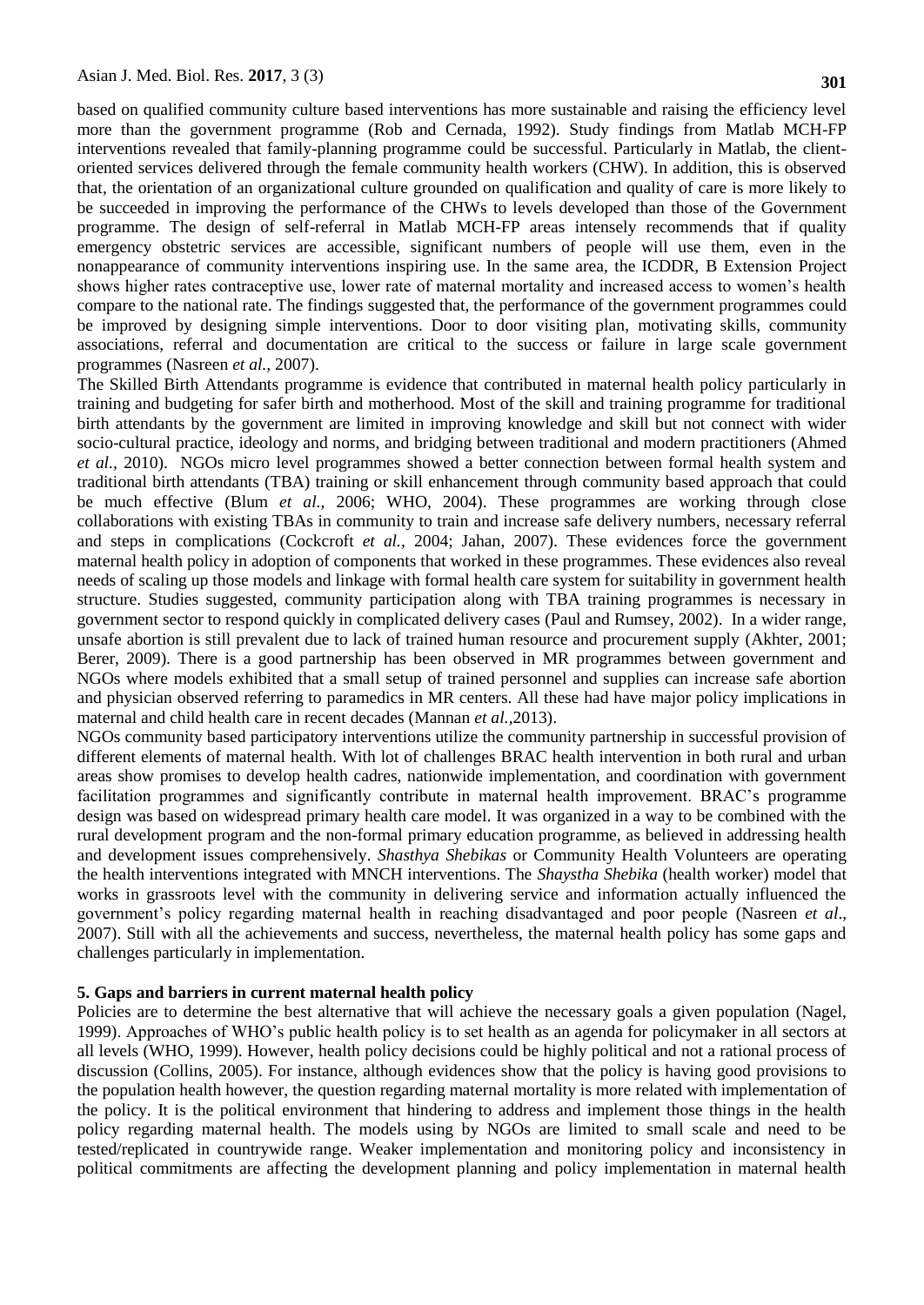sector (Chaudhury and Hammer, 2004; Hossain *et al.,* 2007). This clearly reveals the necessity to look at gaps in between health policy and implementation in government health sector.

Analysis of evidences reveal that, the nature of service utilization is unequal in local government levels; there are underutilization of facilities in root level (below Upazila) and excess use in upper (district) level creates uneven distribution of services related to maternal health and emergency care but the policy focused less regarding this (Mahmud, 2004). Many report indicates to various issues related to emergency obstetric care in government maternal health centers such to the poor quality of service, shortage of equipment and medicines, low maintenance, reluctance for follow-up care., cost of complicated case for poor, prevalent absenteeism of medical staffs; these are less highlighted in related policy (Afsana, 2004; Nasreen *et al.,* 2007).

As a policy document, the National Strategy for Maternal Health covers many of the areas that are recently identified in evidence-based researches and studies on maternal morbidity and health. The need of different service providers and training, cost, and budgeting, inadequacy of human resources are all important issues focused in the policy. However, the policy does not give stress on the capacity of local institutions to create skilled workforce and desire of profession. More specifically, workplace in rural or remote areas may not be expected for health workers to be placed. Moreover, the monitoring system is crucial to give more emphasis in policy as studies reported that double job or private practice of doctors is crating problem in effective maternal health service delivery (Afsana and Rashid, 2001; Gruen *et al.,* 2002). Besides the achievements, still equal access to family planning, antenatal care, clean and safe deliver, emergency obstetric care are mostly not satisfactory (NIPORT *et al*., 2001; Pogge, 2004; Ronsmans *et al*., 2010) and so far the facilities available in government health centers are not properly utilized. The maternal health policy concentrates on developing obstetric and post-natal service in public hospitals but not assessing the essentials or requirements for poor or people who are living very remote areas. In some areas, the rural people are too far from services and lack emergency care. In urban areas, poor people have less access of health and service information compare to middle and upper economic class. Thus, the government funds, and the policy effectively discriminates against the uneducated, rural, and poor (Jahan, 2007; Nasreen *et al*., 2007).

The government is the central and obliged to improve the maternal health conditions in the country that is committed to several international agreements and national constitution. One of the major commitments is the United Nation's millennium development goals that place the reduction of maternal mortality. At the national level, the Constitution of the People's Republic of Bangladesh Section XVIII.1 states: "*The state will consider it to be its prime obligation to ensure enhancement of nutrition level and public health of its citizens…".* Some other laws are related to health service provision but the maternal health policy is too weak to address any dispute or negligence or malpractice in government health institutions and thus none of these make sure the right care to women during pregnancy and in post-natal stage (Chaudhury and Hammer, 2004; Hossain*,* 2009; Hossain *et al.,* 2007; Mahmood, 2012; Vian, 2008).In addition to that, the policy gives less attention in scarcity of structural capacity for emergency obstetric care and trained staffs. Basic infrastructure like electricity supply is not steady that make difficult the effective service delivery in case of complicated pregnancy (Osman, 2008; Rashid *et al.,* 2005).

Many socio-cultural factor are not addressed in maternal health related policy such as perceptions, gender norms, cultural beliefs that hinder women's access to the health and services. The weak infrastructure and lack of accessible quality services obstructs the right of pregnant women to get opportune and appropriate health care. Early pregnancy and motherhood is resulting more incidents of complications in giving birth. Religious and cultural beliefs regarding pregnancy and childbirth can hinder women's access to medical care. Even domestic violence is one of reasons of maternal death with 14% of reporting in studies (Asling-Monemi *et al.,*  2009; Silverman *et al.,* 2009) that is quiet alarming but all these are not adequately addressed in maternal health policy. The high prevalence of domestic violence against women unduly affects pregnant women. The government policy fails to coordinate medical, judiciary, and police services to combat domestic violence problem. The policy is weak in dealing with behavior of the community such as decision making to participate in clinical setup; for example, establishment of community clinics by government lacks community involvement. One of the reasons is that, often these clinic projects are influenced by political decisions that found to be counterproductive. Lack of coordination with UHFWCs at union level was a major obstacles and non-involvement of community group was found to be a reason for the failure of functioning of the community clinics (Ssengooba *et al*., 2007).

#### **6. Conclusions**

Development and structure of the maternal health policy in Bangladesh and evidences evaluating the policy strength analyzed in this essay. All the evidences discussed above reveal that different models of maternal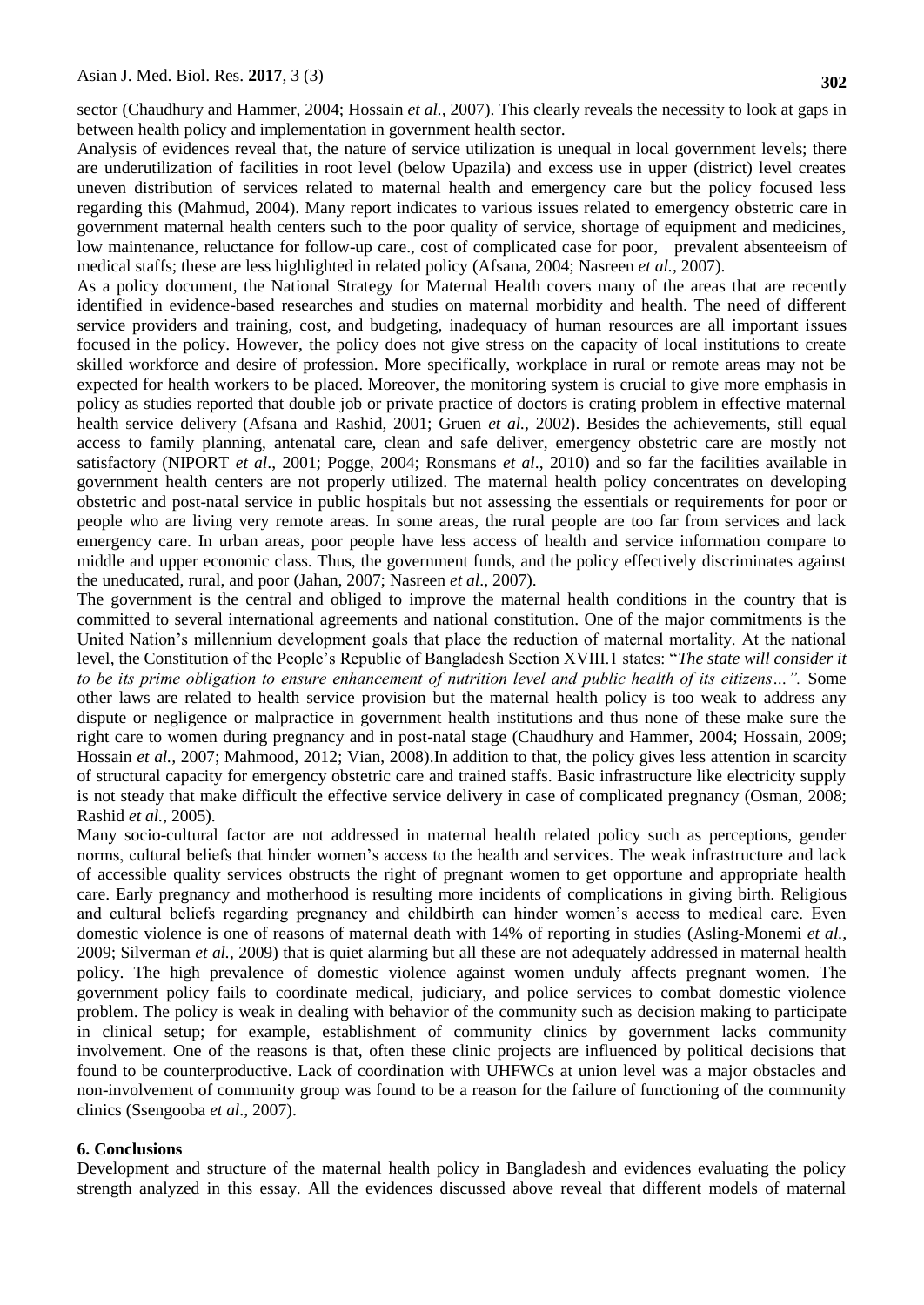health services in Bangladesh guided the policy reform in achieving the global target of SDGs. Onto that path, Bangladesh experienced a slow progress due to lack of stronger policy provisions of management and resource utilization in government health sector. There are evidences of effective maternal health care and emergency service delivery from non-government health projects but replication in government sector is facing lack of economic resources and political commitment. The policy is good in the sense of its adaptive nature; government adopts good practices most of the time into the policy. However, sustainability and maintenance is always the issue that is not under control as per the policy of maternal health in public sector. The contemporary important aspect of the maternal health policy is to keep the existing achievements sustainable that also require a favorable political enabling environment to adopt good practices in public health service arena. The health policy should be integration oriented and collaborative with non-government sector as evidences show that, community approach could be adopted in regional health centers. Evidences also reveal that, for future direction and sustainable progress in maternal health, the clauses related to implementation and maintenance needs to be stronger in the maternal health policy. The policy should act in practice, not as a document, to improve maternal health and reduce mortality that would finally speed up the progress in achieving SDGs target.

#### **Conflict of interest**

None to declare.

#### **References**

- Afsana K, 2004. The tremendous cost of seeking hospital obstetric care in Bangladesh. Reprod. Health Matters*,*  12: 171-180.
- Afsana K and SF Rashid, 2001. The challenges of meeting rural Bangladeshi women's needs in delivery care. Reprod. Health Matters, 9: 79-89.
- Ahmed SM, A Hossain, MA Khan, MK Mridha, A Alam, N Choudhury, T Sharmin, K Afsana and A Bhuiya, 2010. Using formative research to develop MNCH programme in urban slums in Bangladesh: experiences from MANOSHI, BRAC. BMC Public Health, 10: 663.
- <span id="page-5-0"></span>Ahmed YH, MH Rahman, FK Chowdhury, YA Khan and HH Akhter, 1995. Baseline survey for assessment of emergency obstetric care services in Bangladesh, Bangladesh Institute for Promotion of Essential and Reproductive Health Technologies (BIRPERHT), Dhaka.
- <span id="page-5-3"></span>Akhter HH, 2001. Mid level provider in menstrual regulation: Bangladesh experience. Proceedings of the Conference on Expanding Access: Advancing the roles of midlevel providers in menstrual regulation and elective abortion care, 02 December 2001, South Africa, pp. 2-6.
- Asling-Monemi K, RT Naved and LÅ Persson, 2009. Violence against women and the risk of fetal and early childhood growth impairment: a cohort study in rural Bangladesh. Arch. Dis. Child., 94: 775-779.
- Bangladesh Bureau of Statistics, 2012. Bangladesh population and housing census 2011. Ministry of Planning, Dhaka.
- <span id="page-5-4"></span>Berer M, 2009. Provision of abortion by mid-level providers: international policy, practice and perspectives. Bull. World Health Organ.*,* 87: 58-63.
- Blum LS, T Sharmin and C Ronsmans, 2006. Attending home vs. clinic-based deliveries: perspectives of skilled birth attendants in Matlab, Bangladesh. Reprod. Health Matters., 14: 51-60.
- Chaudhury N and JS Hammer, 2004. Ghost doctors: absenteeism in rural Bangladeshi health facilities. World Bank Econ. Rev., 18: 423-441.
- <span id="page-5-1"></span>Cockcroft A, D Milne and N Andersson, 2004. Bangladesh Health and Population Sector Programme, 1998- 2003: The Third Service Delivery Survey, 2003. CIET Canada and Ministry of Health and Family Welfare, Government of the People's Republic of Bangladesh.
- Collins T, 2005. Health policy analysis: a simple tool for policy makers. Public Health, 119: 192-196.
- GruenR, R Anwar, T Begum, JR Killingsworth and C Normand, 2002. Dual job holding practitioners in Bangladesh: an exploration. Soc. Sci. Med., 54: 267-279.
- Hossain J and S Ross, 2006. The effect of addressing demand for as well as supply of emergency obstetric care in Dinajpur. Bangladesh. Int. J. Gynaecol. Obstet., 92: 320-328.
- Hossain N, 2009. Rude Accountability in the Unreformed State: Informal Pressures on Frontline Bureaucrats in Bangladesh. IDS Working Papers, 2009(319), 01-35.
- Hossain N, Ru Zaman, N Banks and CH Geirbo, 2007. The Incentives and Constraints of Government Doctors in Primary Healthcare Facilities in Bangladesh. Research and Evaluation Division, BRAC, Dhaka.
- <span id="page-5-2"></span>Jahan R, 2007. Securing maternal health through comprehensive reproductive health services: lessons from Bangladesh. Am. J. Public Health, 97: 1186.